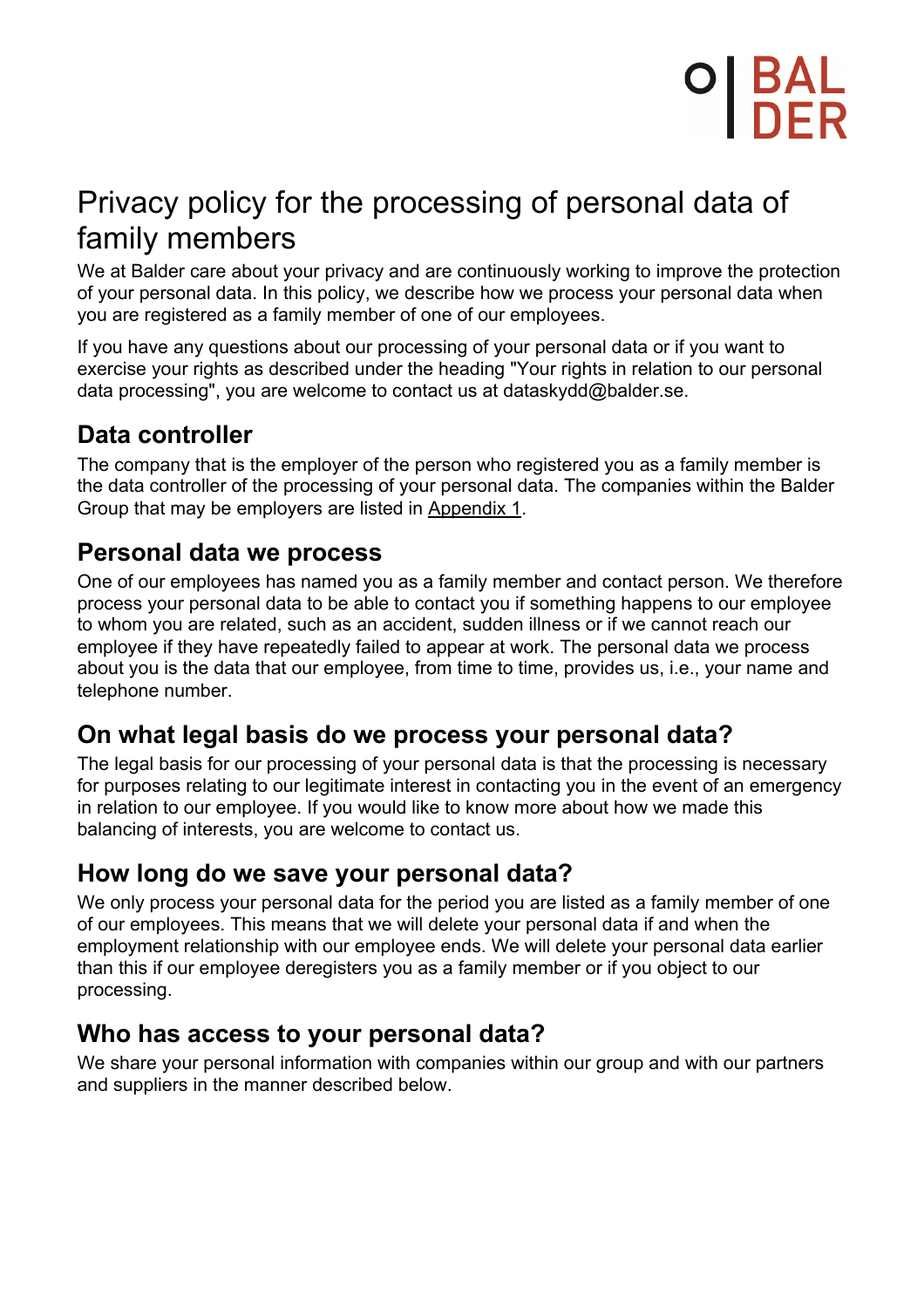

People in our HR department have access to your data in an access-controlled system. Your manager and certain other people in executive positions also have access to your personal data.

To have a functioning IT system and to conduct our business efficiently, we share your personal data with our IT suppliers, who process your personal data on our behalf and according to our instructions.

## **Processing of your personal data outside the EU/EEA**

The IT suppliers we use may transfer personal data outside the EU/EEA. This is done if the transfer is supported by the EU General Data Protection Regulation (GDPR). This means that the transfer can be based on, for example, European Commission decisions or standard contractual clauses with additional security measures.

*If you would like more information about how your personal data is processed outside the EU/EEA, you are welcome to contact us at the contact details provided at the beginning of this Privacy Policy.*

### **Your rights in relation to our personal data processing**

You have certain rights in relation to our processing of your personal data. To exercise your rights, you are welcome to contact us. Our contact details are provided at the beginning of this policy.

#### **Right of access**

You have the right to receive confirmation of whether we process your personal data and the right to access information about how the personal data is processed, such as the purposes of the processing and what categories of personal data the processing applies to. You also have the right to a copy of the personal data we process about you.

#### **Right to rectification and right to object to processing**

You have the right to have inaccurate personal data corrected without undue delay (for example, if you have changed telephone number) and the right to have incomplete personal data supplemented.

You can object to personal data processing based on a balancing of interests at any time. If we can demonstrate that our legitimate interests in the processing outweigh your interests and fundamental rights and freedoms or if our processing is for the determination, exercise, or defence of legal claims, we may continue our processing despite your objection.

#### **Right to erasure (right to be forgotten)**

You have the right to request erasure of your personal data if:

- the personal data are no longer necessary in relation to the purposes for which they were collected or otherwise processed;
- you object to the processing and there are no legitimate grounds for continuing our processing;
- the personal data have been unlawfully processed; or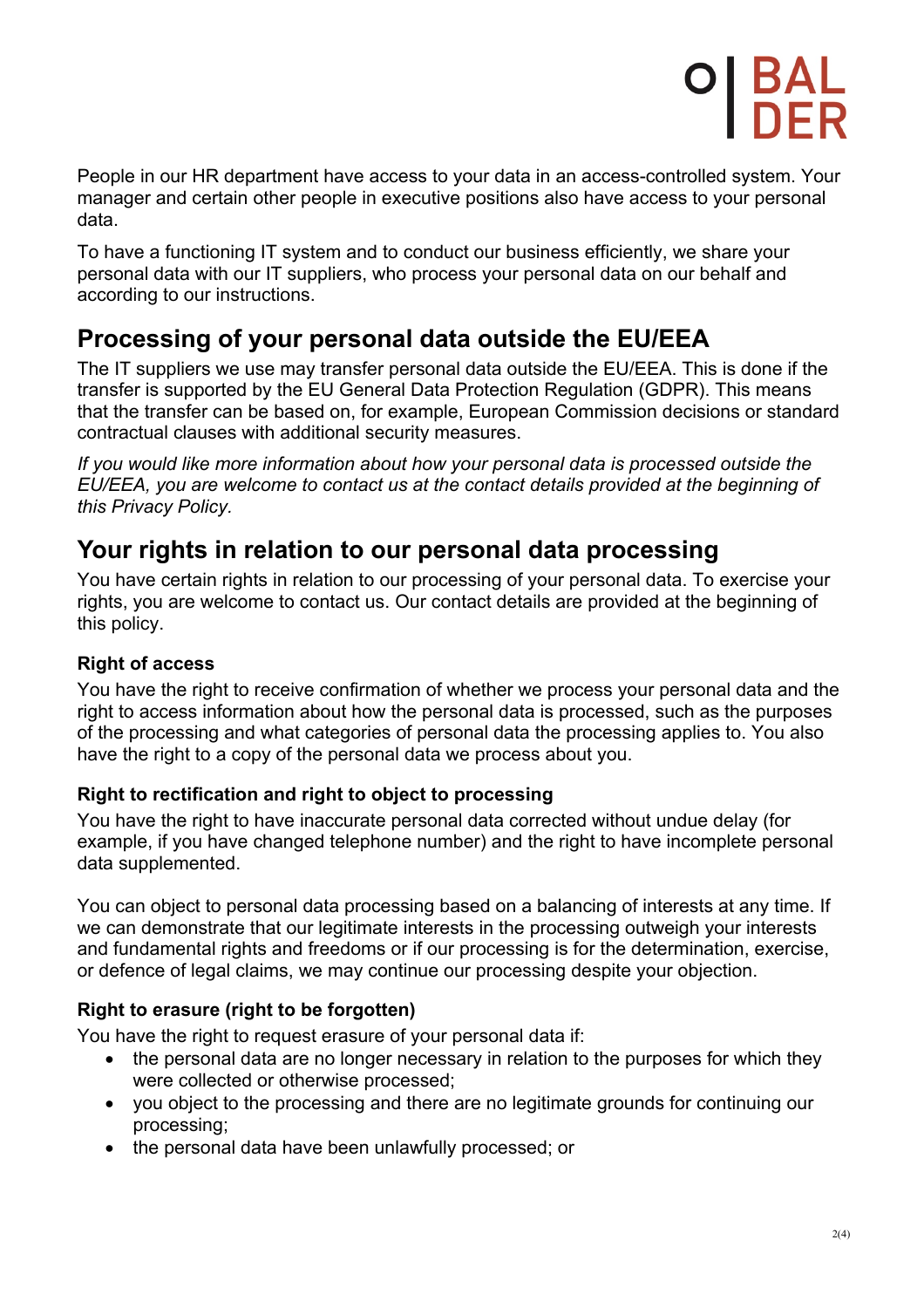

• the personal data must be erased for compliance with a legal obligation to which we are subject.

#### **Right to restriction of processing**

You have the right to request that the processing of your personal data be restricted if:

- you dispute the accuracy of the personal data (however, the limitation only applies during the period we verify the accuracy of the personal data);
- the processing is unlawful and you oppose the erasure of the personal data and request the restriction of their use instead;
- you need the personal data for the establishment, exercise, or defence of legal claims even though we no longer need the personal data for the stated purpose of the processing; or
- if you have objected to the processing and we have not verified whether our legitimate interest in processing your personal data overrides your legitimate interest in restricting the processing of your personal data.

#### **Right to complain**

You have the right to complain about our processing of your personal data to a competent supervisory authority. The competent supervisory authority in Sweden is the Swedish Authority for Privacy Protection (IMY).

*The Privacy Policy was adopted by Balder on 29 October 2021.*

 $\overline{\phantom{a}}$  , and the set of the set of the set of the set of the set of the set of the set of the set of the set of the set of the set of the set of the set of the set of the set of the set of the set of the set of the s